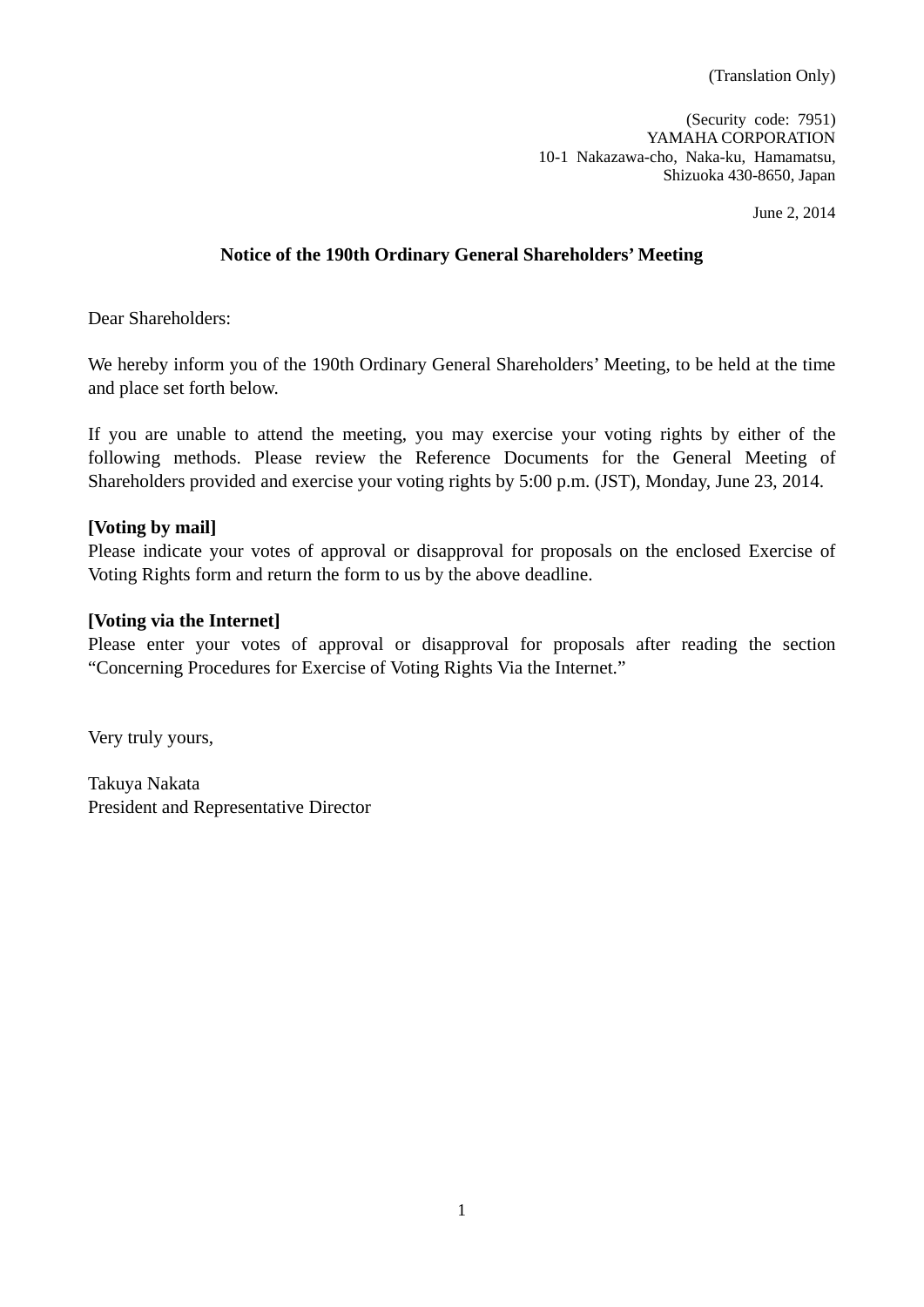### **The 190th Ordinary General Shareholders' Meeting**

1. Date and time: Tuesday, June 24, 2014 at 10:00 a.m.

2. Location: First floor of Building No. 18 YAMAHA CORPORATION 10-1 Nakazawa-cho, Naka-ku, Hamamatsu, Shizuoka, Japan (Please refer to map in Japanese original)

3. Agenda of the meeting

Matters to be reported:

- 1. The Business Report, the Consolidated Financial Statements, and the Audit Reports of the Consolidated Financial Statements by the Independent Counting Auditor and the Board of Corporate Auditors, for the 190th Fiscal Year (from April 1, 2013 through March 31, 2014).
- 2. The Non-consolidated Financial Statements for the 190th Fiscal Year (from April 1, 2013 through March 31, 2014)

Matters to be resolved:

- Proposal 1 Appropriation of Surplus
- Proposal 2 Election of Seven Directors
- Proposal 3 Election of One Corporate Auditor
- Proposal 4 Payment of Bonuses to Directors
- 4. Predetermined terms of the convening
- (1) If you do not indicate your vote of approval or disapproval for any proposal on the Exercise of Voting Rights form, you will be deemed to have approved that proposal.
- (2) Handling of voting several times
	- 1) When voting rights are exercised more than once via the Internet, the vote that arrives the latest will be deemed the valid one.
	- 2) When a shareholder exercises voting rights via the Internet and by the Exercise of Voting Rights form, the vote via the Internet will be deemed the valid one.
- (3) When a shareholder exercises voting rights by proxy at the meeting, the shareholder may appoint one shareholder with voting rights to act as his or her proxy. If you wish to exercise your voting rights by proxy at the meeting, please submit to the Company your Exercise of Voting Rights form together with a document evidencing the Proxy's power of representation for the meeting.
- 5. Other matters in relation to this Notice

 From among the documents to be provided with this Notice, the "Notes to the Consolidated Financial Statements" and "Notes to the Non-Consolidated Financial Statements" are not included in the "Yamaha Report for the 190th Fiscal Year" attached hereto. These documents are disclosed on our Internet website (http://jp.yamaha.com/) in accordance with laws and ordinances and the provisions of Article 18 of the Articles of Incorporation.

Notes: 1. For those attending, please present the enclosed Exercise of Voting Rights form at the reception desk on arrival at the meeting.

<sup>2.</sup> If the Reference Documents for the General Meeting of Shareholders and the Attached Documents are amended, the amended items will be announced on our Internet website (http://jp.yamaha.com/).

<sup>3.</sup> This document has been translated from the Japanese original for reference purposes only.

In the event of any discrepancy between this translated document and the Japanese original, the original shall prevail.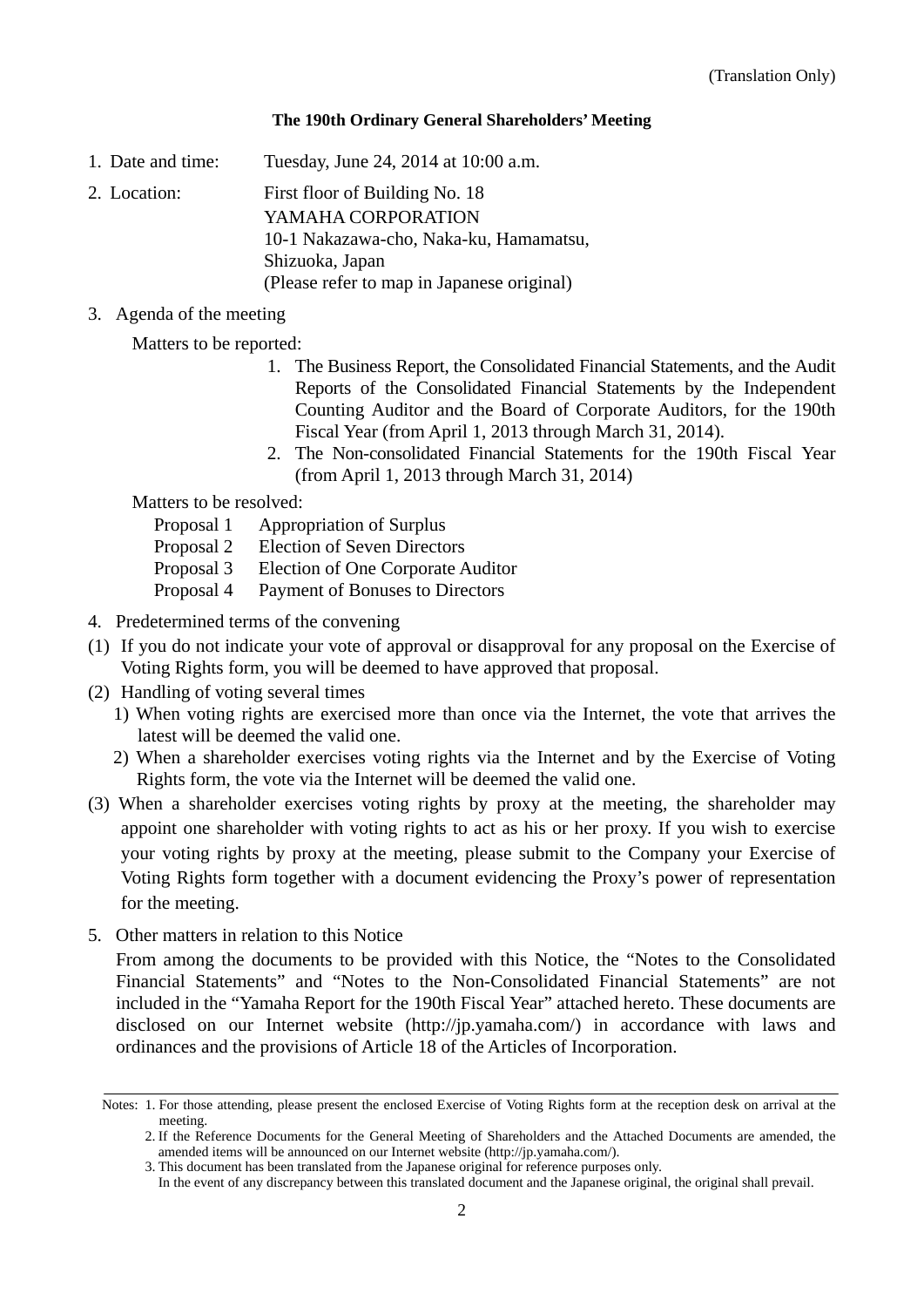## **Reference Documents for the General Meeting of Shareholders**

### **Proposals and Reference Information**

### **Proposal 1** –Appropriation of Surplus

Taking into account the improvement of consolidated return on equity, and based on the level of the medium-term consolidated profits, the Company is adopting a basic policy of ensuring appropriate internal reserves in order to strengthen its operating base, such as R&D, sales investments, and capital investments, and of paying dividends that closely reflect the consolidated operating results.

 Considering the policy above and the financial standing etc. of the Company, we will propose the appropriation of surplus as follows.

### 1. Year-end dividend

We will propose the following as the year-end dividend for the 190th fiscal year, in consideration of the consolidated operating results for the year.

- (1) Type of assets for dividends Cash
- (2) Allotment of assets for dividends to shareholders and the total amount of dividends Year-end dividend: 19.50 yen per share of common stock of the Company Total amount of dividends: 3,775,724,706 yen As a result, the annual dividend, combined with the interim dividend of 7.50 yen per share, amounts to 27.00 yen.
- (3) Effective date of distribution of surplus June 25, 2014

### 2. Appropriation of surplus

(1) Items to be increased and its amount General reserve: 21,000 million yen (2) Items to be decreased and its amount Earned surplus carried forward 21,000 million yen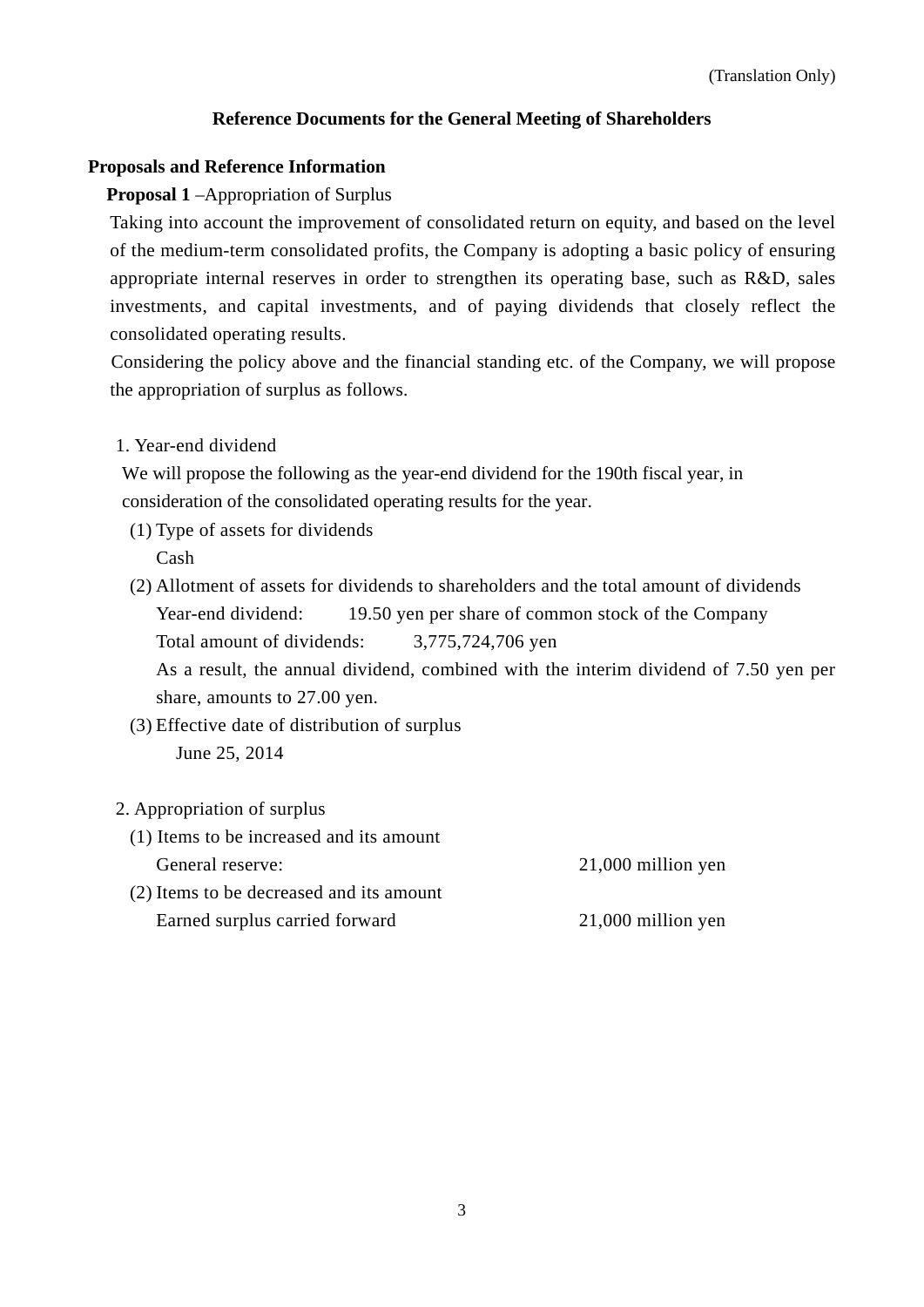# **Proposal 2** – Election of Seven Directors

All of the six directors will complete their respective terms of office at the conclusion of this meeting. Accordingly, we shall propose the election of seven directors including one additional director in order to further improve the management structure.

|                | Name                                   | Brief personal history; position; charge; and important |                                                        | No. of the             |  |
|----------------|----------------------------------------|---------------------------------------------------------|--------------------------------------------------------|------------------------|--|
| No.            | (Date of Birth)                        | concurrent duties                                       |                                                        | Company shares<br>held |  |
| 1              | Takuya Nakata<br>(June 8, 1958)        | April 1981:                                             | <b>Entered the Company</b>                             |                        |  |
|                |                                        | October 2005:                                           | General Manager of Pro Audio & Digital                 |                        |  |
|                |                                        |                                                         | <b>Musical Instruments Division</b>                    |                        |  |
|                |                                        | June 2006:                                              | <b>Executive Officer</b>                               |                        |  |
|                |                                        | June 2009:                                              | Director & Executive Officer                           |                        |  |
|                |                                        | June 2010:                                              | Senior Executive Officer                               | 15,500                 |  |
|                |                                        | June 2013:                                              | President and Representative Director                  |                        |  |
|                |                                        |                                                         | (to the present)                                       |                        |  |
|                |                                        | <b>March 2014:</b>                                      | Director of Yamaha Motor Co., Ltd.                     |                        |  |
|                |                                        |                                                         | (Outside Director)                                     |                        |  |
|                |                                        |                                                         | (to the present)                                       |                        |  |
|                |                                        | April 1974:                                             | <b>Entered the Company</b>                             |                        |  |
|                |                                        | <b>August 1999:</b>                                     | President and Director of Yamaha Europe                |                        |  |
|                |                                        |                                                         | GmbH                                                   |                        |  |
|                | Motoki Takahashi<br>(December 4, 1951) |                                                         | February 2001: Executive Officer of the Company        |                        |  |
| $\overline{2}$ |                                        | May 2006:                                               | General Manager of Corporate Planning                  | 16,800                 |  |
|                |                                        |                                                         | Division                                               |                        |  |
|                |                                        | June 2007:                                              | Director and Executive Officer                         |                        |  |
|                |                                        | June 2009:                                              | Director and Managing Executive Officer                |                        |  |
|                |                                        |                                                         | (to the present)                                       |                        |  |
|                | Haruo Kitamura<br>(August 21, 1958)    |                                                         | September 1983: Entered Arthur Andersen                |                        |  |
|                |                                        | March 1987:                                             | Registered as Certified Public Accountant              |                        |  |
|                |                                        | August 2002:                                            | <b>Established Kitamura Certified Public</b>           |                        |  |
|                |                                        |                                                         | <b>Accounting Office</b>                               |                        |  |
|                |                                        |                                                         | (to the present)                                       |                        |  |
|                |                                        | June 2004:                                              | Corporate Auditor of Rohm Co., Ltd.                    |                        |  |
|                |                                        |                                                         | (Outside Corporate Auditor)                            |                        |  |
|                |                                        |                                                         | (to the present)                                       |                        |  |
| 3              |                                        |                                                         | December 2005: Director of MonotaRO Co., Ltd. (Outside | $\boldsymbol{0}$       |  |
|                |                                        |                                                         | Director)                                              |                        |  |
|                |                                        |                                                         | (to the present)                                       |                        |  |
|                |                                        | June 2006:                                              | Supervising Officer of MID REIT, Inc.                  |                        |  |
|                |                                        |                                                         | (to the present)                                       |                        |  |
|                |                                        | June 2009:                                              | Corporate Auditor of the Company                       |                        |  |
|                |                                        |                                                         | (Outside Corporate Auditor)                            |                        |  |
|                |                                        | June 2010:                                              | Director of the Company (Outside                       |                        |  |
|                |                                        |                                                         | Director)                                              |                        |  |
|                |                                        |                                                         | (to the present)                                       |                        |  |

The table below lists the nominees for those positions.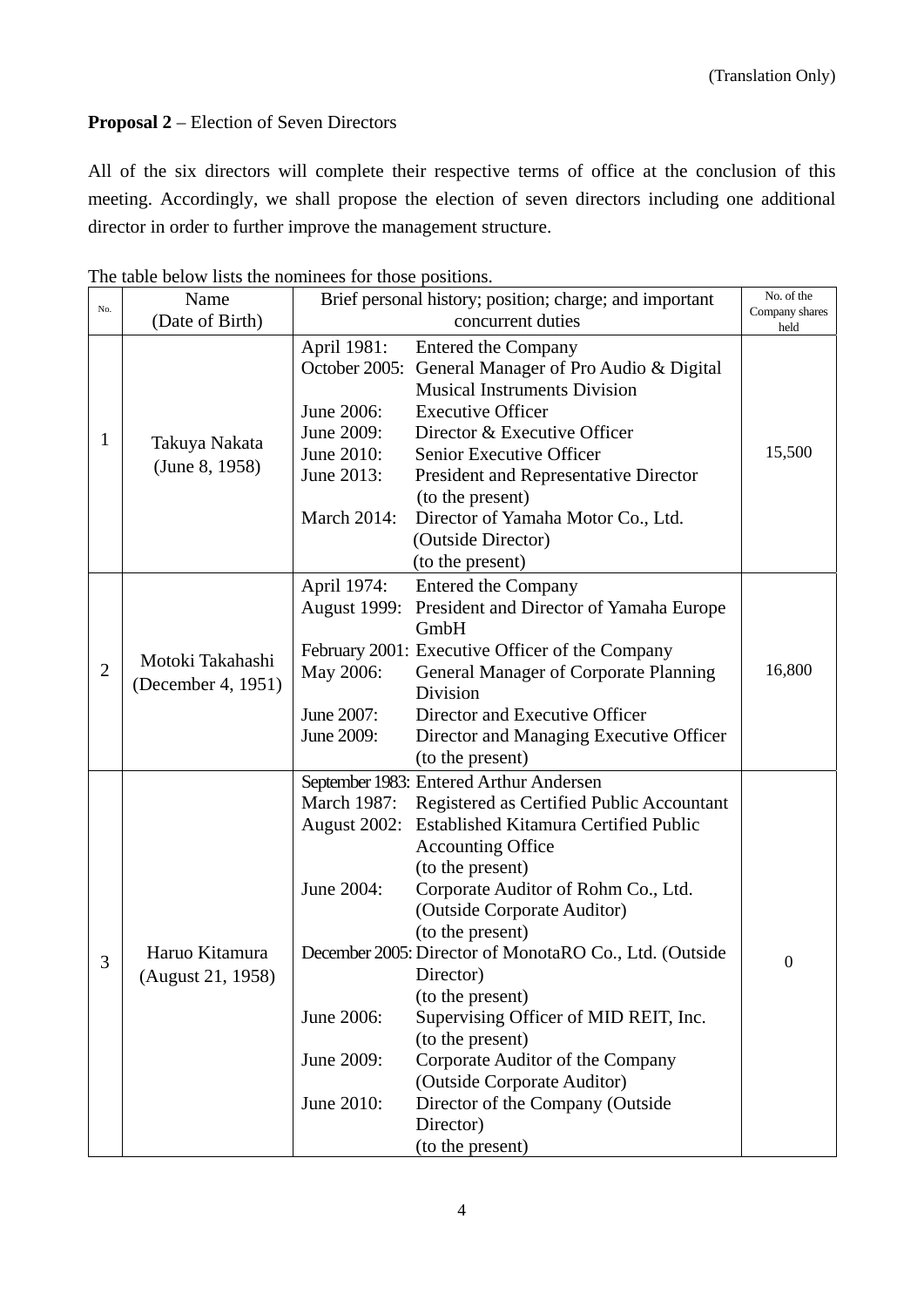|                | Name                | Brief personal history; position; charge; and important |                                                                                                                                                 | No. of the             |
|----------------|---------------------|---------------------------------------------------------|-------------------------------------------------------------------------------------------------------------------------------------------------|------------------------|
| No.            | (Date of Birth)     | concurrent duties                                       |                                                                                                                                                 | Company shares<br>held |
|                |                     | April 1978:                                             | Entered Yamaha Motor Co., Ltd.                                                                                                                  |                        |
|                |                     | <b>March 2007:</b>                                      | <b>Executive Officer of Yamaha Motor</b>                                                                                                        |                        |
|                |                     | <b>March 2009:</b>                                      | Senior Executive Officer of Yamaha Motor                                                                                                        |                        |
| $\overline{4}$ |                     | <b>March 2010:</b>                                      | President and Representative Director of                                                                                                        |                        |
|                | Hiroyuki Yanagi     |                                                         | Yamaha Motor, concurrently serving as                                                                                                           |                        |
|                | (November 20, 1954) |                                                         | <b>Chief Executive Officer</b>                                                                                                                  | 13,100                 |
|                |                     |                                                         | (to the present)                                                                                                                                |                        |
|                |                     | June 2011:                                              | Director of the Company                                                                                                                         |                        |
|                |                     |                                                         | (Outside Director)                                                                                                                              |                        |
|                |                     |                                                         | (to the present)                                                                                                                                |                        |
|                |                     | April 1964:                                             | Entered Minolta Camera Co., Ltd.                                                                                                                |                        |
|                |                     | June 1991:                                              | Director of Minolta Camera                                                                                                                      |                        |
|                |                     | June 1995:                                              | Managing Director of Minolta Co., Ltd.                                                                                                          |                        |
|                |                     | June 1999:                                              | President and Representative Director of                                                                                                        |                        |
|                | Yoshikatsu Ota      |                                                         | Minolta                                                                                                                                         |                        |
|                |                     | <b>August 2003:</b>                                     | Director, Representative Executive Officer                                                                                                      |                        |
|                |                     |                                                         | and Vice-President of Konica Minolta                                                                                                            |                        |
|                |                     |                                                         | Holdings, Inc.                                                                                                                                  |                        |
| 5              | (December 28, 1941) | April 2006:                                             | Director, Representative Executive Officer                                                                                                      | $\boldsymbol{0}$       |
|                |                     |                                                         | and President of Konica Minolta Holdings                                                                                                        |                        |
|                |                     | April 2009:                                             | Director and Chairman of the Board of                                                                                                           |                        |
|                |                     |                                                         | Konica Minolta Holdings                                                                                                                         |                        |
|                |                     | June 2012:                                              | Director of the Company                                                                                                                         |                        |
|                |                     |                                                         | (Outside Director)                                                                                                                              |                        |
|                |                     |                                                         | (to the present)                                                                                                                                |                        |
|                |                     | April 2014:                                             | Director of Konica Minolta, Inc.                                                                                                                |                        |
|                |                     |                                                         | (to the present)                                                                                                                                |                        |
|                |                     | April 1978:                                             | <b>Entered the Company</b>                                                                                                                      |                        |
|                |                     | April 2007:                                             | General Manager of AV Products Division                                                                                                         |                        |
|                |                     | June 2008:                                              | <b>Executive Officer</b>                                                                                                                        |                        |
|                |                     | June 2009:                                              | Director and Executive Officer                                                                                                                  |                        |
| 6              |                     | June 2010:                                              | Senior Executive Officer                                                                                                                        |                        |
|                | Masao Kondo*        |                                                         | (to the present)                                                                                                                                | 14,100                 |
|                | (October 25, 1954)  | <b>August 2013:</b>                                     | <b>General Manager of Musical Instruments</b>                                                                                                   |                        |
|                |                     |                                                         |                                                                                                                                                 |                        |
|                |                     |                                                         |                                                                                                                                                 |                        |
|                |                     |                                                         |                                                                                                                                                 |                        |
|                |                     |                                                         |                                                                                                                                                 |                        |
|                |                     | <b>March 2014:</b>                                      | & Audio Products Production Group<br>(to the present)<br>Chairman of Tianjin Yamaha Electronic<br>Musical Instruments, Inc.<br>(to the present) |                        |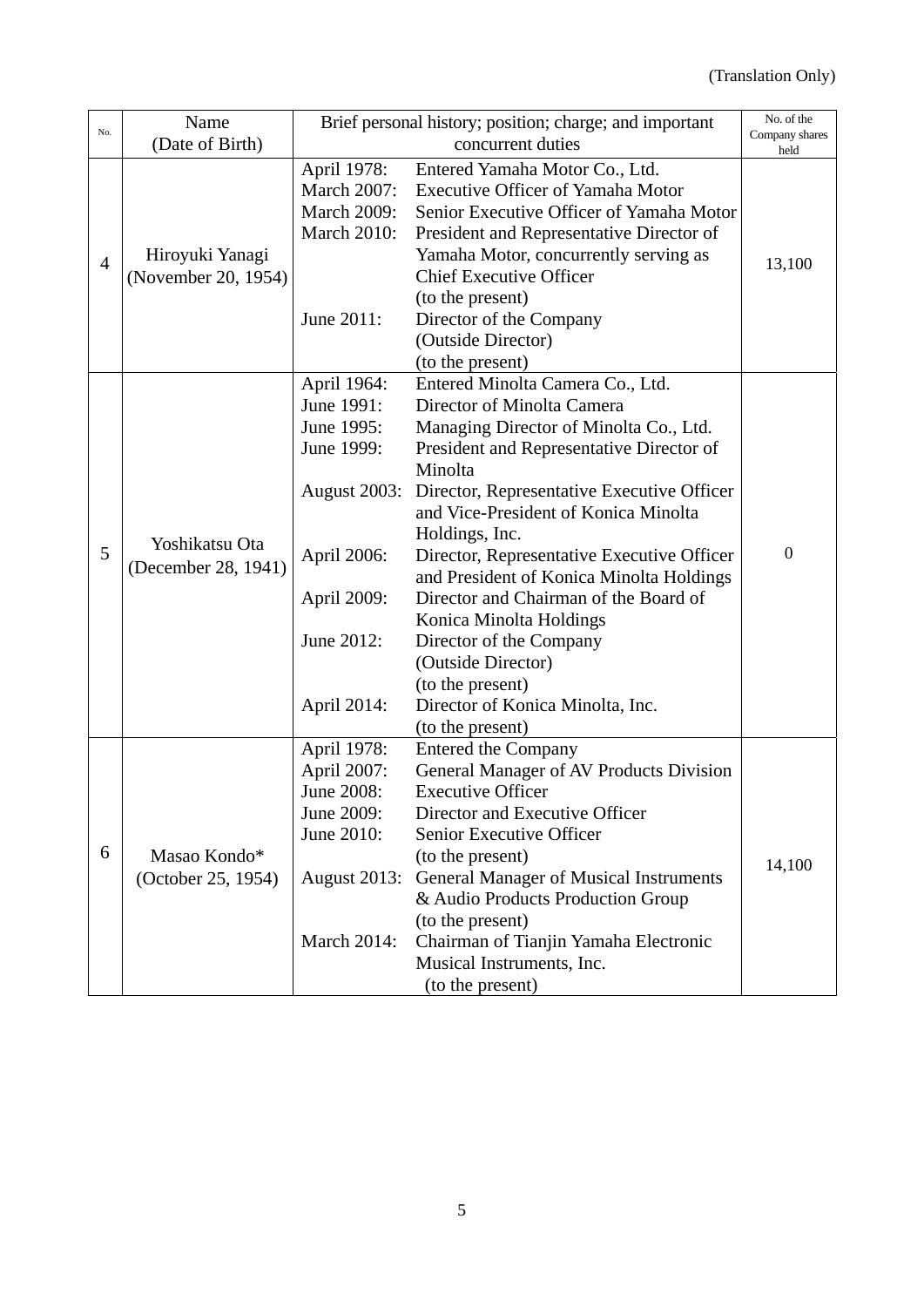| No. | Name                                | Brief personal history; position; charge; and important        |                                                                                                                                                                                                                                                                                               | No. of the             |
|-----|-------------------------------------|----------------------------------------------------------------|-----------------------------------------------------------------------------------------------------------------------------------------------------------------------------------------------------------------------------------------------------------------------------------------------|------------------------|
|     | (Date of Birth)                     | concurrent duties                                              |                                                                                                                                                                                                                                                                                               | Company shares<br>held |
|     | Masato Oike*<br>(February 23, 1960) | April 1982:<br>June 2009:<br>June 2011:<br><b>August 2013:</b> | <b>Entered the Company</b><br>December 2008: President and Director of Yamaha Music<br>Europe GmbH<br><b>Executive Officer of the Company</b><br>Senior Executive Officer<br>(to the present)<br><b>General Manager of Musical Instruments</b><br>& Audio Products Sales & Marketing<br>Group | 4,000                  |
|     |                                     |                                                                | (to the present)                                                                                                                                                                                                                                                                              |                        |

Notes:

1. The nominees for directors who have special interests in the Company is as follows:

Hiroyuki Yanagi

Hiroyuki Yanagi doubles as President and Representative Director of Yamaha Motor Co., Ltd., with which the Company conducts transactions for the lease of real estate, etc.

Masao Kondo

Masao Kondo doubles as Chairman of Tianjin Yamaha Electronic Musical Instruments, Inc. with which the Company conducts sales transaction of products, etc.

- 2. Haruo Kitamura, Hiroyuki Yanagi, and Yoshikatsu Ota are nominees for outside director.
- 3. Special notes concerning the nominees for outside directors:

Haruo Kitamura

- 1) He has never been involved in corporate management in any capacity other than as an outside director or outside corporate auditor. We anticipate that he will supervise and advise the management of the Company based on his longstanding experience and expertise as a certified public accountant. Therefore, we will propose that he be elected as an outside director.
- 2) His term of office as an outside corporate director of the Company will be four years at the conclusion of this Ordinary General Shareholders' Meeting.
- 3) He entered into an agreement with the Company to limit the liability for damage stipulated in Article 423, Paragraph 1 of the Corporate Law. The maximum amount of liability under the agreement is the minimum amount stipulated in laws and regulations. If his re-election is approved, we will renew the liability limitation agreement under the same conditions.
- 4) The Company files documentation with the Tokyo Stock Exchange to establish that he is an independent outside director under the provisions set forth by the Tokyo Stock Exchange. Hiroyuki Yanagi
- 1) We anticipate that he, from his standpoint as a corporate manager as president and representative director of Yamaha Motor Co., Ltd., will supervise and advise the management of the Company and improve the value of the Yamaha brand, which both Yamaha Motor Co.,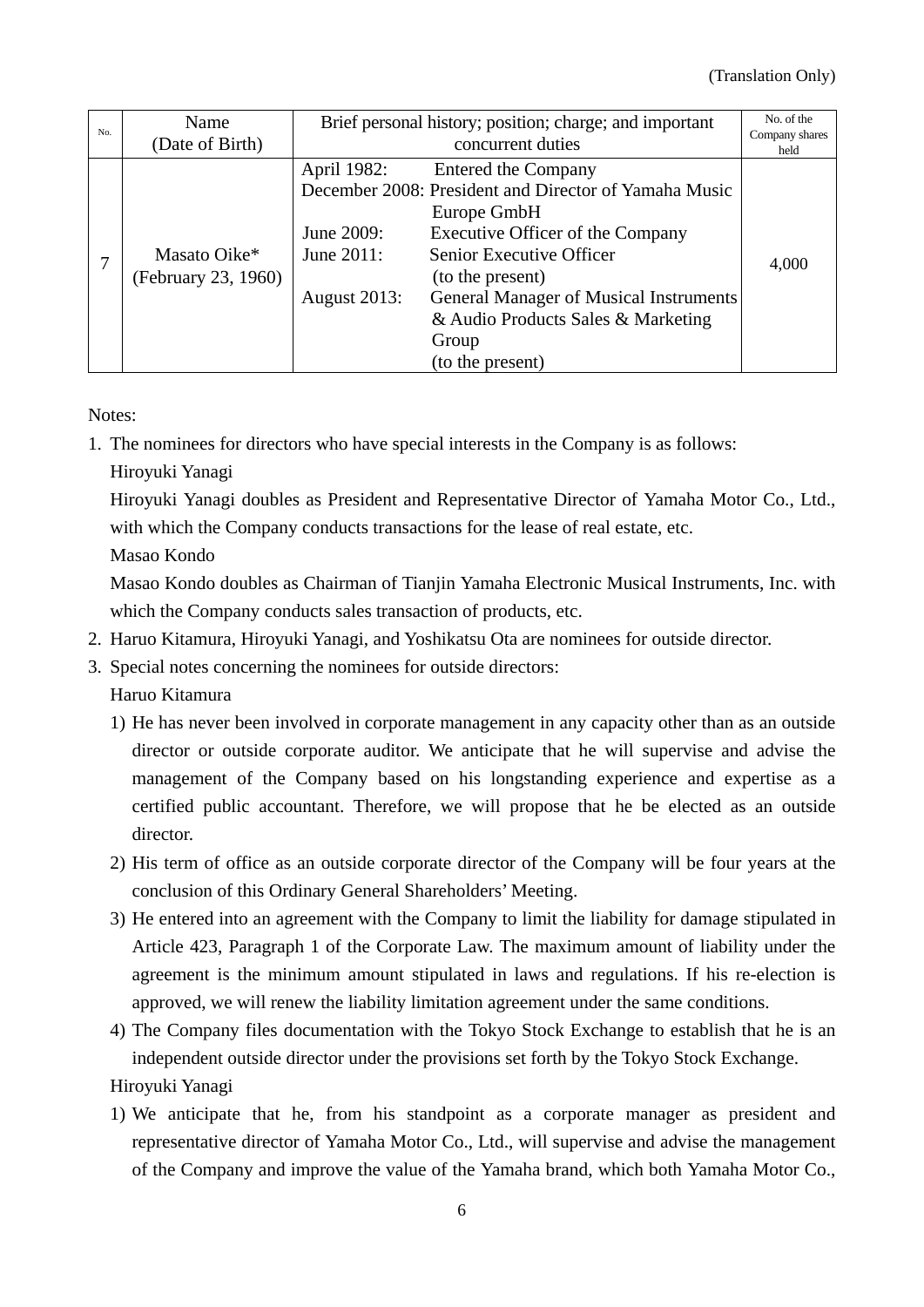Ltd. and the Company use in common. Therefore, we will propose that he be elected as an outside director.

- 2) His term of office as an outside corporate director of the Company will be three years at the conclusion of this Ordinary General Shareholders' Meeting.
- 3) He entered into an agreement with the Company to limit the liability for damage stipulated in Article 423, Paragraph 1 of the Corporate Law. The maximum amount of liability under the agreement is the minimum amount stipulated in laws and regulations. If his re-election is approved, we will renew the liability limitation agreement under the same conditions.

Yoshikatsu Ota

- 1) We anticipate that he will supervise and advise the management of the Company based on his ample experience and advanced knowledge as a corporate manager. Therefore, we will propose that he be elected as an outside director.
- 2) His term of office as an outside corporate director of the Company will be two years at the conclusion of this Ordinary General Shareholders' Meeting.
- 3) He entered into an agreement with the Company to limit the liability for damage stipulated in Article 423, Paragraph 1 of the Corporate Law. The maximum amount of liability under the agreement is the minimum amount stipulated in laws and regulations. If his re-election is approved, we will renew the liability limitation agreement under the same conditions.
- 4) The Company files documentation with the Tokyo Stock Exchange to establish that he is an independent outside director under the provisions set forth by the Tokyo Stock Exchange.
- 4. The asterisks (\*) indicate new nominees for directors.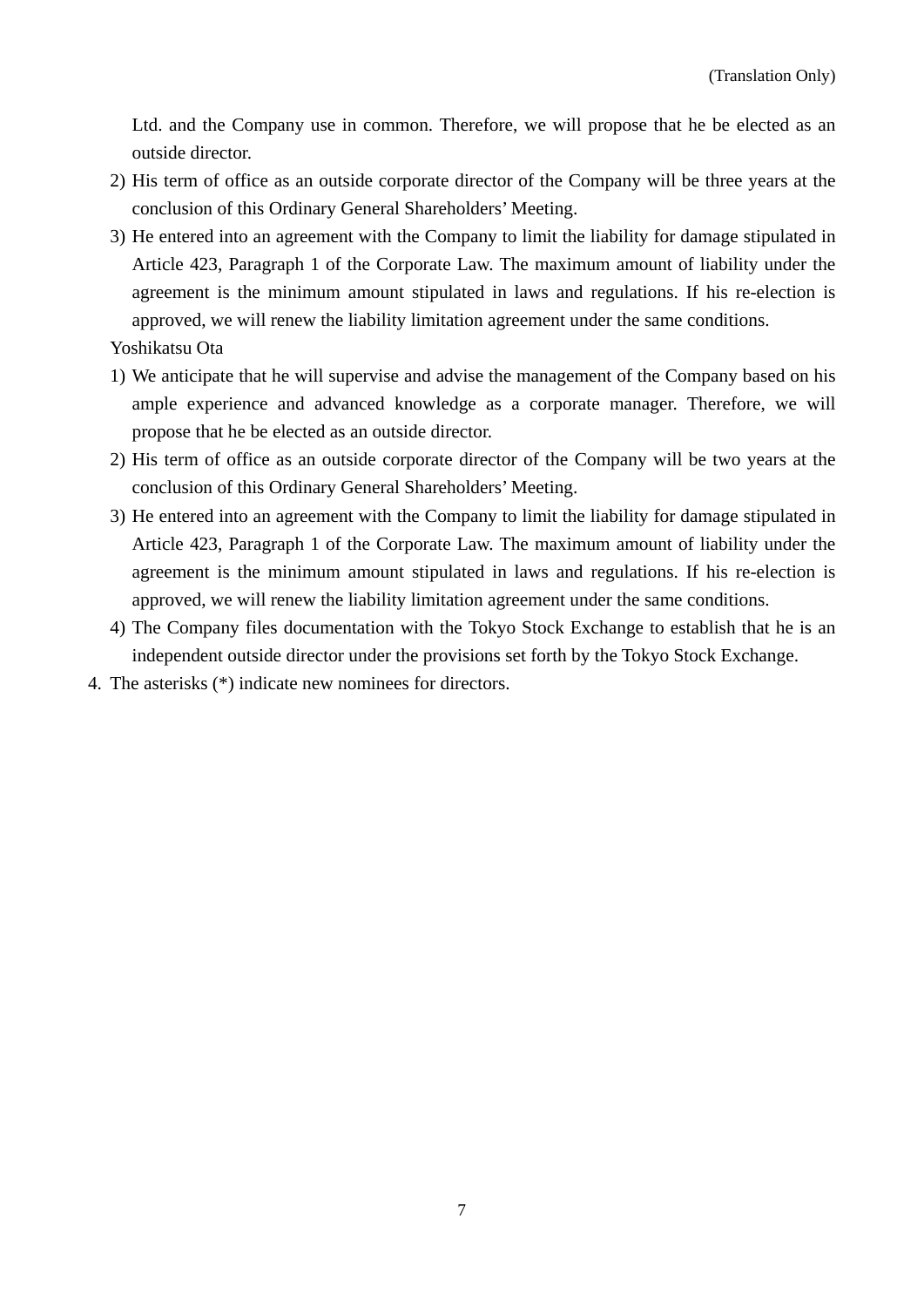# **Proposal 3** – Election of One Corporate Auditor

Corporate auditor Hisashi Yabe will resign from office as corporate auditor at the conclusion of this meeting. Accordingly, we shall propose the election of one corporate auditor.

This Proposal was agreed upon in advance by the Board of Corporate Auditors.

| The more below how the homing for that position. |                                                            |                                                 |                        |  |  |
|--------------------------------------------------|------------------------------------------------------------|-------------------------------------------------|------------------------|--|--|
| Name                                             | Brief personal history; position; and important concurrent |                                                 | No. of the             |  |  |
| (Date of Birth)                                  | duties                                                     |                                                 | Company shares<br>held |  |  |
|                                                  | April 1978:                                                | <b>Entered the Company</b>                      |                        |  |  |
|                                                  |                                                            | August 2005: General Manager of Human Resources |                        |  |  |
|                                                  |                                                            | Division                                        |                        |  |  |
| Masahito Hosoi                                   | June 2009:                                                 | <b>Executive Officer</b>                        |                        |  |  |
|                                                  | June 2013:                                                 | Senior Executive Officer                        | 6,400                  |  |  |
| (July 28, 1954)                                  |                                                            | (to the present)                                |                        |  |  |
|                                                  | June 2013:                                                 | <b>General Manager of Corporate</b>             |                        |  |  |
|                                                  |                                                            | <b>Administration Group</b>                     |                        |  |  |
|                                                  |                                                            | (to the present)                                |                        |  |  |

The table below lists the nominee for that position.

Note: The nominee for corporate auditor has no special interests in the Company.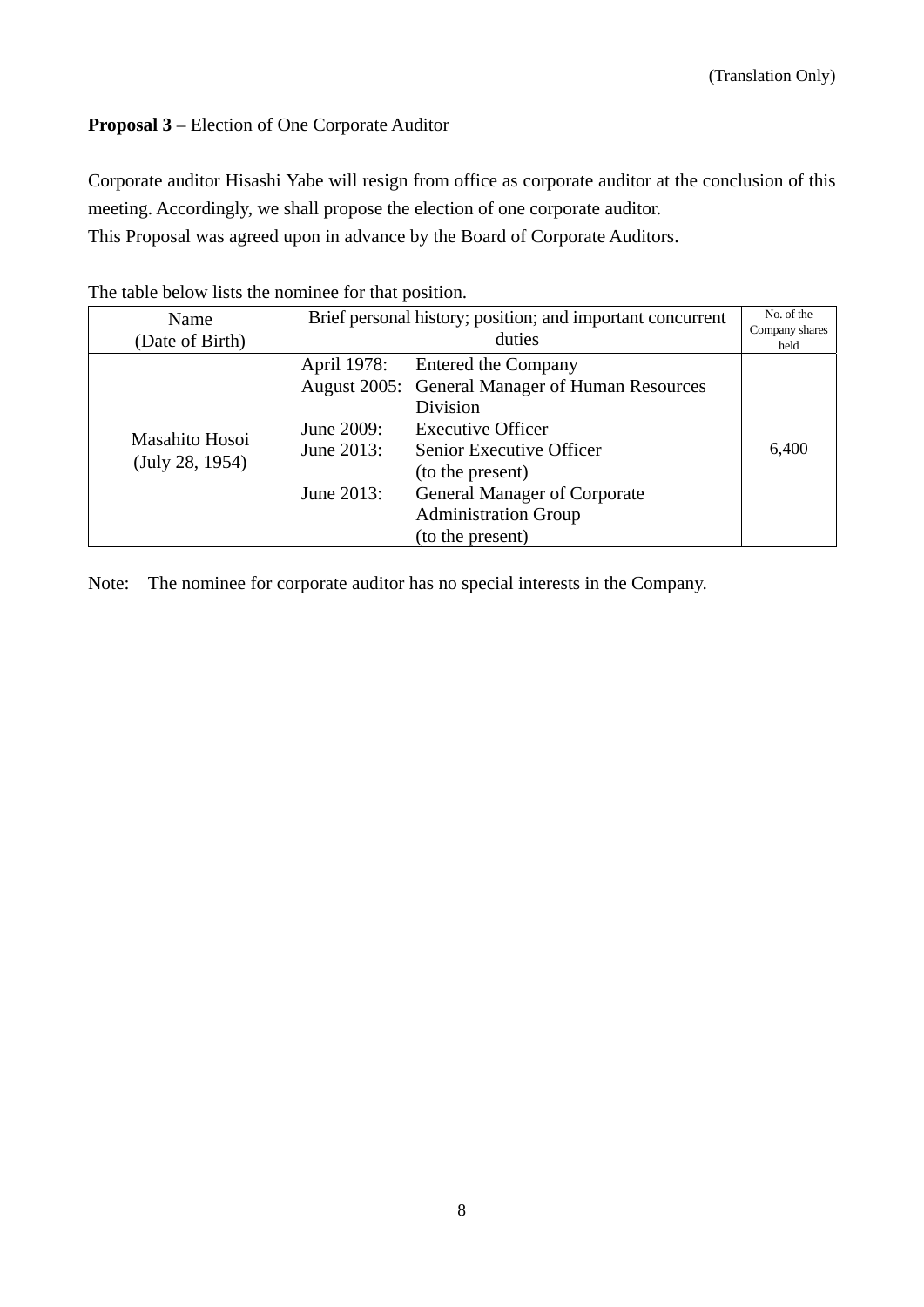# **Proposal 4** –Payment of Bonuses to Directors

In consideration of the consolidated operating results of this fiscal year and other factors, we will propose the payment of bonuses of 53,700,000 yen in the aggregate to three directors (excluding outside directors) in office at the end of this fiscal year, comprehensively.